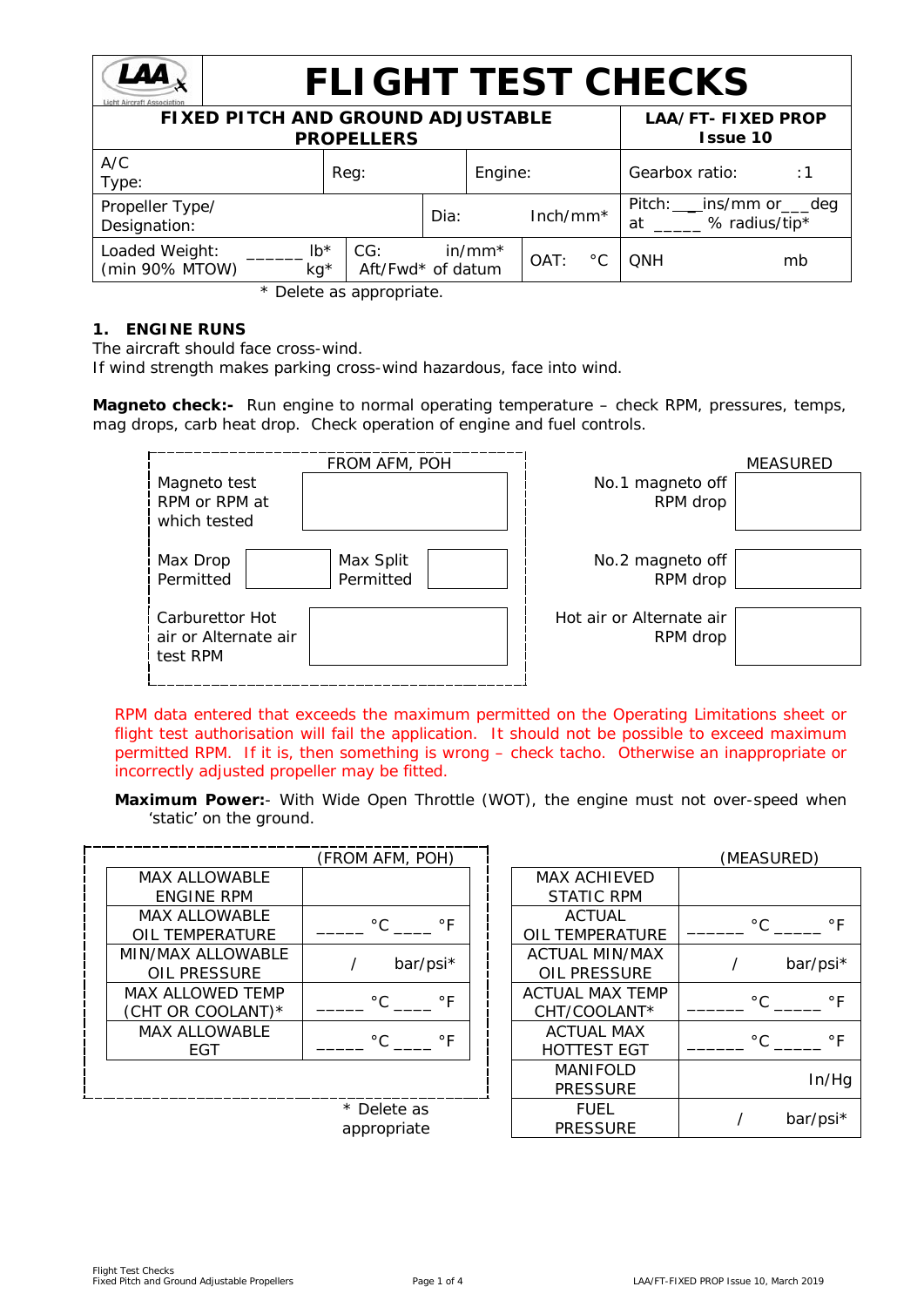# **2. TAKE-OFF** (Valid flight test authorisation issued by LAA Engineering required)

The take-off is to be made with full power and flaps (if fitted) in the take-off position. As soon as possible after unstick, record:-

| <b>JOFFF</b><br>INS1 | . וחי<br>MP.<br>_<br>. | ו <sub>PM</sub><br>`K.<br>INS L<br>- 14 |  |
|----------------------|------------------------|-----------------------------------------|--|
|----------------------|------------------------|-----------------------------------------|--|

### **3. CLIMB**

| Flight conditions: | Clear of cloud and turbulence, and well clear of any hills which            |
|--------------------|-----------------------------------------------------------------------------|
|                    | could produce wave conditions.                                              |
| Configuration:     | Normal for best rate of climb (see Manual).                                 |
| Power:             | Maximum Continuous with air intake in 'Cold' or 'Ram' air position.         |
|                    | With the throttle wide open in the climb, the engine must not over-         |
|                    | speed. (CS-VLA 33 refers).                                                  |
| Speed:             | Enter scheduled best rate of climb speed, $V_Y$ ; Establish the aircraft in |
|                    | the climb at best rate of climb speed and maintain steady heading           |
| (knots/mph IAS)    | and speed $\pm$ 2 knots/mph throughout. (From POH)                          |
|                    | To aid look-out it is permissible to turn during the climb.                 |
|                    | Carry out gentle turns (max 10° bank angle).                                |

Notes:

- 1. Sustained 5 minute climb is normally required to be carried out to establish adequacy of cooling, proper functioning at altitude and to provide sufficient data points to calculate a reliable rate of climb figure. However, where the rate of climb exceeds 1500 ft/min, or an aircraft with a Cirrus Minor or Gipsy Major engine is fitted, then a 3 minute climb will be accepted.
- 2. Incomplete climbs due to airspace, cloud or other similar reasons will not be accepted.
- 3. Do not allow engine to exceed limits.
- 4. Plot and attach a copy of the climb performance results, preferably using the spreadsheet that is available from the flight testing section of the LAA website, or use the grid on page 4.

| TIME<br>(min) | ALTITUDE (FT)<br>1013 mb | <b>IAS</b> | <b>RPM</b> | OIL TEMP | OIL PRESS | CHT/CLNT | -<br>EGT |
|---------------|--------------------------|------------|------------|----------|-----------|----------|----------|
|               |                          |            |            |          |           |          |          |
|               |                          |            |            |          |           |          |          |
| 2             |                          |            |            |          |           |          |          |
| っ             |                          |            |            |          |           |          |          |
|               |                          |            |            |          |           |          |          |
| 5             |                          |            |            |          |           |          |          |

If there is any difficulty in recording these figures during the timed climb, maintain the climb speed and power, and record them at the end of the climb.

RPM data entered that exceeds the maximum permitted on the flight test authorisation, which may be less than stated on the Operating Limitations, may fail the application.

## **4. VIBRATION**

Check for signs of vibrations or buffeting throughout the rpm range and in all phases of ground running as well as in flight. This may result if the natural frequency of vibration of the engine on its mount rubbers, or the tail surfaces or fuselage, or of the engine/reduction drive should happen to couple in an unfortunate way with the resonant frequency of the propeller blades in bending, or the aerodynamic buffet coming from the slipstream. It may also indicate that the propeller is out of track or out of balance.

|            |              | OMMENTS:<br>$\cdot$ |
|------------|--------------|---------------------|
| <b>SAT</b> | <b>JNSAT</b> |                     |
|            |              |                     |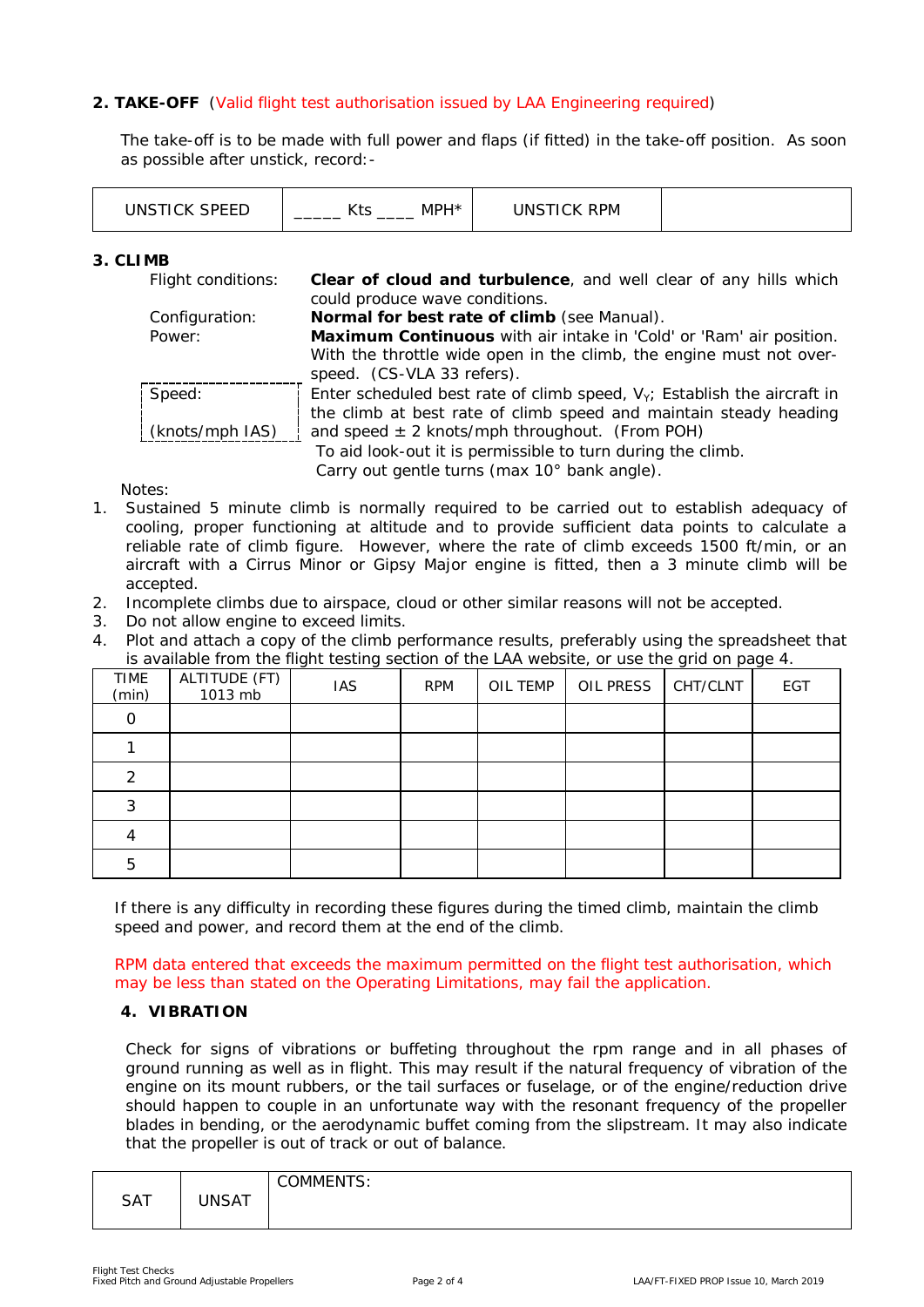# **5. LEVEL FLIGHT**

At a constant altitude in stable conditions not above 2000 feet, after at least 2 minutes at each of the throttle settings required (provided that this has no detrimental effect on the engine), record:-

| <b>THROTTLE</b><br><b>SETTING</b>   | <b>RPM</b> | IAS. | OIL T | OIL P | CHT/CLNT | <b>EGT</b> | <b>FUEL FLOW</b><br>Lit / Gal $*$ / hr |
|-------------------------------------|------------|------|-------|-------|----------|------------|----------------------------------------|
| <b>ECONOMY</b><br><b>CRUISE</b>     |            |      |       |       |          |            |                                        |
| NORMAL CRUISE                       |            |      |       |       |          |            |                                        |
| MAX CONTINUOUS<br><b>ENGINE RPM</b> |            |      |       |       |          |            |                                        |
| MAX LEVEL<br>FLIGHT SPEED*          |            |      |       |       |          |            |                                        |
| WOT REACHED?                        | YES / NO   |      |       |       |          |            |                                        |

\* DO NOT EXCEED ENGINE LIMITS

### **6. MAXIMUM RATED ENGINE RPM = \_\_\_\_\_\_\_\_**

Fly with maximum rated RPM. If max rated RPM cannot be achieved in level flight, dive sufficiently while maintaining WOT to achieve max rated RPM (not exceeding  $V_{\text{NE}}$  then smoothly and continuously throttle back to idle. Report any undesirable vibration or behaviour. **CAUTION:** With 2-stroke engines, a mid-throttle setting at high RPM may result in a rapid increase in EGT leading to piston seizure. Do not allow engine to exceed maximum EGT. COMMENTS:

## **7.** DIVE TO V<sub>NE</sub> - THIS TEST MUST ONLY BE FLOWN IN SMOOTH AIR CONDITIONS

The purpose of this test is to check that flight at  $V_{NE}$  can be achieved without exceeding max permitted RPM. The  $V_{NE}$  speed is stated in the flight test authorisation or Operating Limitations sheet. Never exceed the  $V_{NE}$ . Beware of false reading ASI. Airspeed or RPM data entered that exceeds the maximum permitted may fail the application.

Increase speed up to  $V_{NE}$  at shallowest dive angle possible by maintaining sufficient power but keeping RPM within maximum permissible. If any unusual vibration is felt, immediately reduce speed by closing the throttle and gradually pulling the control column back.

| AIRSPEED $(V_{NE})$ | $m$ ph $*$<br>kts | RPM AT $\mathsf{V}_{\mathsf{NE}}$ |  |
|---------------------|-------------------|-----------------------------------|--|
| PEAK EGT OBSERVED   | ◦⊏∗               | ESTIMATED<br>THROTTLE POSITION    |  |

### **8. COMPARISON WITH PREVIOUSLY FITTED PROPELLER**

| Previously fitted propeller Type/<br>Designation:              | Dia: | Inch/mm* | Pitch:<br>_ins/mm or___deg<br>% radius/tip*<br>at |
|----------------------------------------------------------------|------|----------|---------------------------------------------------|
| If possible, comment on relative performance, vibration, etc.: |      |          |                                                   |

### **9. CERTIFICATION**

I certify that I have flown the above aircraft and that the above checks have been carried out to my satisfaction.

| Name: | Signed: | Date of Test: | Licence No.: |
|-------|---------|---------------|--------------|
|       |         |               |              |

Once completed, send this form to LAA Engineering. Send in also the *original* aircraft Operating Limitations document. (Refer to Technical Leaflet TL 2.02)

**Important note:** Following conclusion of satisfactory flight test, the modified aircraft must not be flown until issue of modification final approval.